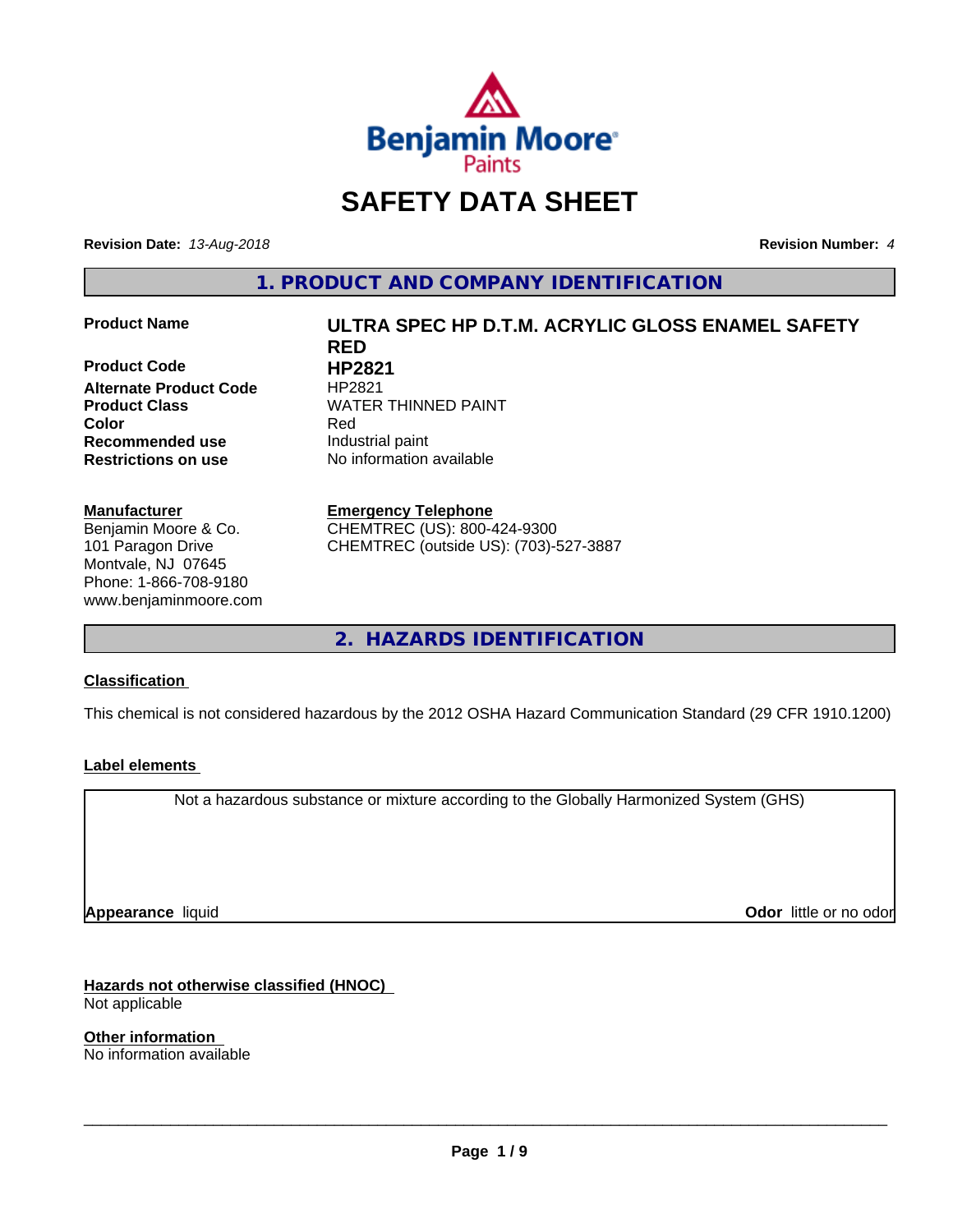# **3. COMPOSITION INFORMATION ON COMPONENTS**

| <b>Chemical name</b>                                                            | CAS No.                           | - 04<br><br>Veiaht- |
|---------------------------------------------------------------------------------|-----------------------------------|---------------------|
| $\cdots$<br>$\cdots$<br>diisobutvrate<br>1.3-propanediol<br>.4-trimeth∨l-∶<br>. | $-\sim$<br>6846<br>ה-טכ-פ         |                     |
| ÷.<br><b>itanium</b><br>⊧ dioxide                                               | -<br>,კ46^<br>$\sim$<br>. აპ-67-1 | ∪.∪                 |

|                                                  | 4. FIRST AID MEASURES                                                                                    |
|--------------------------------------------------|----------------------------------------------------------------------------------------------------------|
| <b>General Advice</b>                            | No hazards which require special first aid measures.                                                     |
| <b>Eye Contact</b>                               | Rinse thoroughly with plenty of water for at least 15 minutes and consult a<br>physician.                |
| <b>Skin Contact</b>                              | Wash off immediately with soap and plenty of water while removing all<br>contaminated clothes and shoes. |
| <b>Inhalation</b>                                | Move to fresh air. If symptoms persist, call a physician.                                                |
| Ingestion                                        | Clean mouth with water and afterwards drink plenty of water. Consult a physician<br>if necessary.        |
| <b>Most Important</b><br><b>Symptoms/Effects</b> | None known.                                                                                              |
| <b>Notes To Physician</b>                        | Treat symptomatically.                                                                                   |

**5. FIRE-FIGHTING MEASURES**

| <b>Suitable Extinguishing Media</b>                                              | Use extinguishing measures that are appropriate to local<br>circumstances and the surrounding environment.                                   |
|----------------------------------------------------------------------------------|----------------------------------------------------------------------------------------------------------------------------------------------|
| <b>Protective Equipment And Precautions For</b><br><b>Firefighters</b>           | As in any fire, wear self-contained breathing apparatus<br>pressure-demand, MSHA/NIOSH (approved or equivalent)<br>and full protective gear. |
| <b>Specific Hazards Arising From The Chemical</b>                                | Closed containers may rupture if exposed to fire or<br>extreme heat.                                                                         |
| <b>Sensitivity To Mechanical Impact</b>                                          | No.                                                                                                                                          |
| <b>Sensitivity To Static Discharge</b>                                           | No.                                                                                                                                          |
| <b>Flash Point Data</b><br>Flash Point (°F)<br>Flash Point (°C)<br><b>Method</b> | 250<br>121<br><b>PMCC</b>                                                                                                                    |
| <b>Flammability Limits In Air</b>                                                |                                                                                                                                              |
| Lower flammability limit:<br><b>Upper flammability limit:</b>                    | Not applicable<br>Not applicable                                                                                                             |
|                                                                                  |                                                                                                                                              |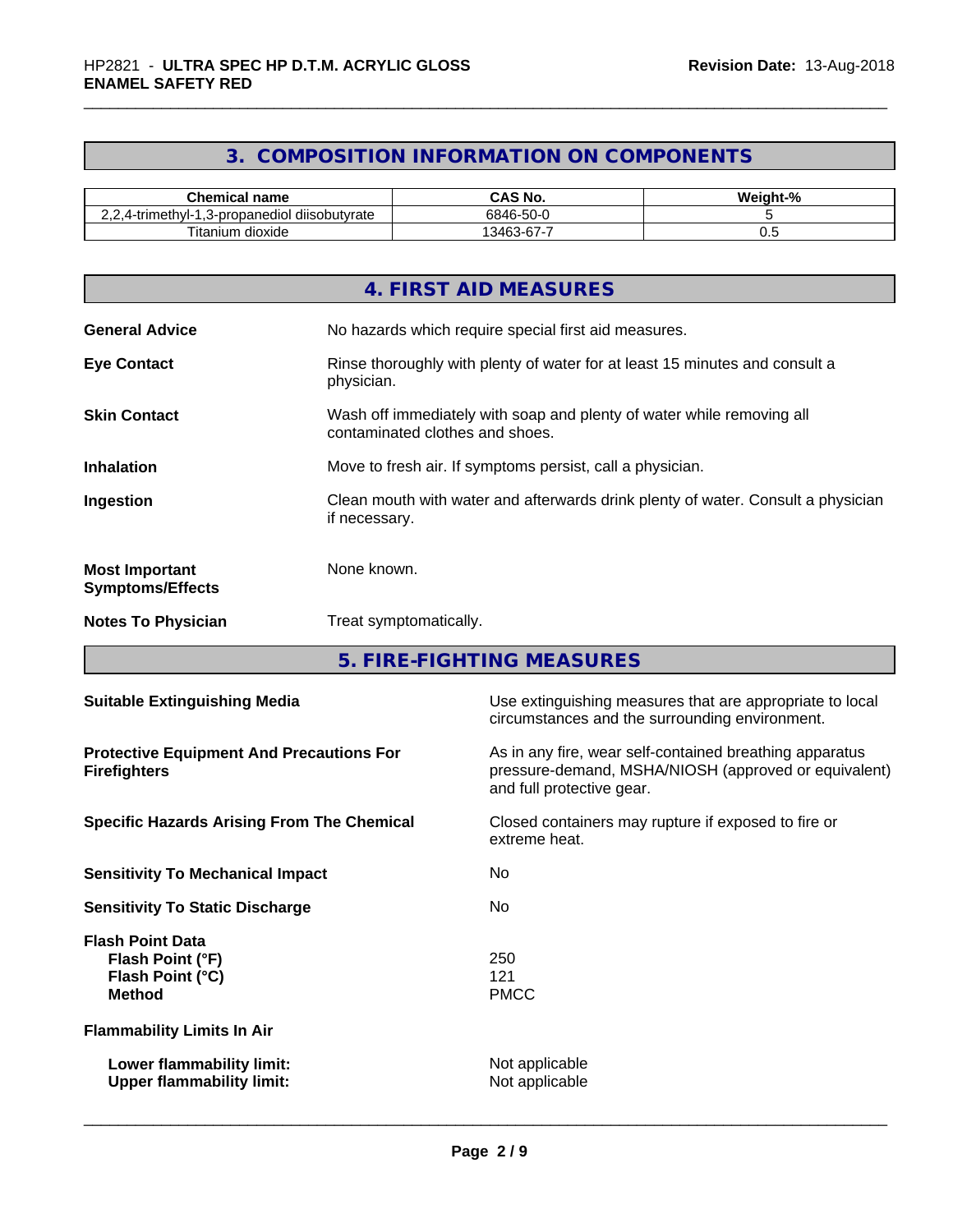| NFPA                                    | Health: | <b>Flammability: 1</b> | <b>Instability: 0</b> | <b>Special: Not Applicable</b> |  |
|-----------------------------------------|---------|------------------------|-----------------------|--------------------------------|--|
| <b>NFPA Legend</b><br>0 - Not Hazardous |         |                        |                       |                                |  |

- 1 Slightly
- 2 Moderate
- 
- 3 High
- 4 Severe

*The ratings assigned are only suggested ratings, the contractor/employer has ultimate responsibilities for NFPA ratings where this system is used.*

*Additional information regarding the NFPA rating system is available from the National Fire Protection Agency (NFPA) at www.nfpa.org.*

|                                  | 6. ACCIDENTAL RELEASE MEASURES                                                                                                                                                   |
|----------------------------------|----------------------------------------------------------------------------------------------------------------------------------------------------------------------------------|
| <b>Personal Precautions</b>      | Avoid contact with skin, eyes and clothing. Ensure adequate ventilation.                                                                                                         |
| <b>Other Information</b>         | Prevent further leakage or spillage if safe to do so.                                                                                                                            |
| <b>Environmental precautions</b> | See Section 12 for additional Ecological Information.                                                                                                                            |
| <b>Methods for Cleaning Up</b>   | Soak up with inert absorbent material. Sweep up and shovel into suitable<br>containers for disposal.                                                                             |
|                                  | 7. HANDLING AND STORAGE                                                                                                                                                          |
| Handling                         | Avoid contact with skin, eyes and clothing. Avoid breathing vapors, spray mists or<br>sanding dust. In case of insufficient ventilation, wear suitable respiratory<br>equipment. |
| <b>Storage</b>                   | Keep container tightly closed. Keep out of the reach of children.                                                                                                                |
| <b>Incompatible Materials</b>    | No information available                                                                                                                                                         |

# **8. EXPOSURE CONTROLS/PERSONAL PROTECTION**

#### **Exposure Limits**

| Chemical name            | <b>ACGIH T'</b>                   | <b>DE</b><br>n<br>$\blacksquare$<br>-- |
|--------------------------|-----------------------------------|----------------------------------------|
| --<br>dioxide<br>ıtanıum | "WA<br>$m \alpha/m$<br>، اسا<br>v | T111<br>malm-<br>ונטו<br>.             |

#### **Legend**

ACGIH - American Conference of Governmental Industrial Hygienists Exposure Limits OSHA - Occupational Safety & Health Administration Exposure Limits N/E - Not Established

| <b>Engineering Measures</b> | Ensure adequate ventilation, especially in confined areas. |  |
|-----------------------------|------------------------------------------------------------|--|
|-----------------------------|------------------------------------------------------------|--|

|  |  | <b>Personal Protective Equipment</b> |  |  |  |
|--|--|--------------------------------------|--|--|--|
|  |  |                                      |  |  |  |

| <b>Eye/Face Protection</b>    | Safety glasses with side-shields.                                        |
|-------------------------------|--------------------------------------------------------------------------|
| <b>Skin Protection</b>        | Protective gloves and impervious clothing.                               |
| <b>Respiratory Protection</b> | In case of insufficient ventilation wear suitable respiratory equipment. |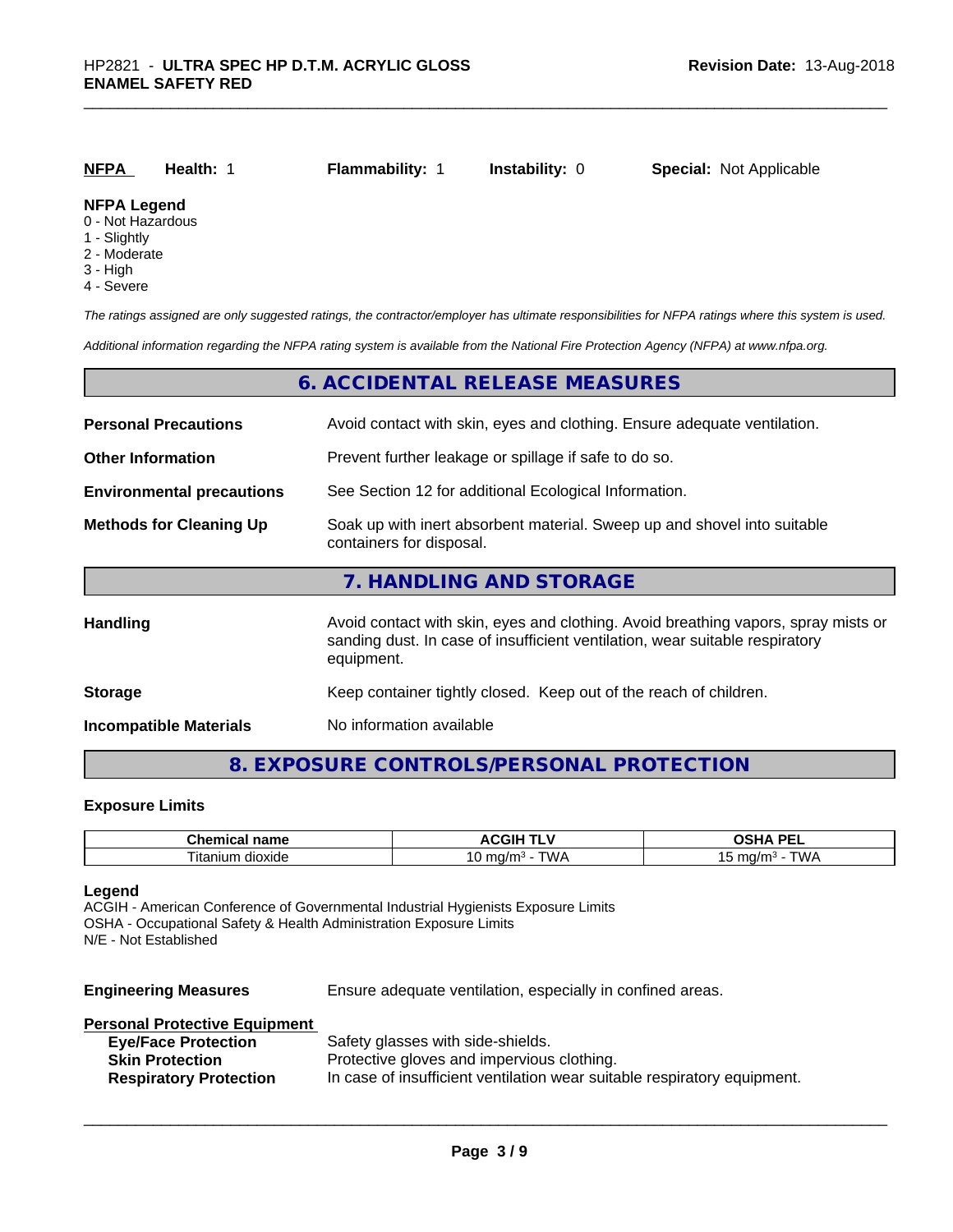**Hygiene Measures** Avoid contact with skin, eyes and clothing. Remove and wash contaminated clothing before re-use. Wash thoroughly after handling.

## **9. PHYSICAL AND CHEMICAL PROPERTIES**

**Appearance** liquid **Odor** little or no odor **Odor Threshold**<br> **Density (Ibs/gal)**<br> **Density (Ibs/gal)**<br> **No information available**<br>  $8.5 - 8.9$ **Density (lbs/gal)** 8.5 - 8.9<br> **Specific Gravity** 8.5 - 8.9<br> **Specific Gravity** 1.02 - 1.07 **Specific Gravity pH**<br>
Viscosity (cps) The Contract of the Contract of the Viscosity (cps) and Viscosity (cps) **Solubility(ies)** No information available **Water solubility Mater Solubility**<br> **Evaporation Rate** Mate No information available **Vapor pressure @20 °C (kPa)** No information available **Vapor density**<br> **We Solids**<br>
We Solid Wit, % Solids
25 - 45 Wt. % Solids **Vol. % Solids** 30 - 40 **Wt. % Volatiles** 55 - 65 **Vol. % Volatiles** 60 - 70 **VOC Regulatory Limit (g/L)** < 150 **Boiling Point (°F)** 212 **Boiling Point (°C)** 100 **Freezing Point (°F)** 32 **Freezing Point (°C)** 0 **Flash Point (°F)** 250 **Flash Point (°C)** 121<br> **Method** PMCC **Method** PMCC **Flammability (solid, gas)** Not applicable **Upper flammability limit:**<br> **Lower flammability limit:**<br>
Not applicable<br>
Not applicable **Lower flammability limit: Autoignition Temperature (°F)** No information available **Autoignition Temperature (°C)** No information available **Decomposition Temperature (°F)** No information available **Decomposition Temperature (°C)**<br> **Partition coefficient**<br> **Partition coefficient**<br> **No** information available

**Viscosity (cps)** No information available **Evaporation Rate** No information available **No information available** 

# **10. STABILITY AND REACTIVITY**

| <b>Reactivity</b>                         | Not Applicable                           |
|-------------------------------------------|------------------------------------------|
| <b>Chemical Stability</b>                 | Stable under normal conditions.          |
| <b>Conditions to avoid</b>                | Prevent from freezing.                   |
| <b>Incompatible Materials</b>             | No materials to be especially mentioned. |
| <b>Hazardous Decomposition Products</b>   | None under normal use.                   |
| <b>Possibility of hazardous reactions</b> | None under normal conditions of use.     |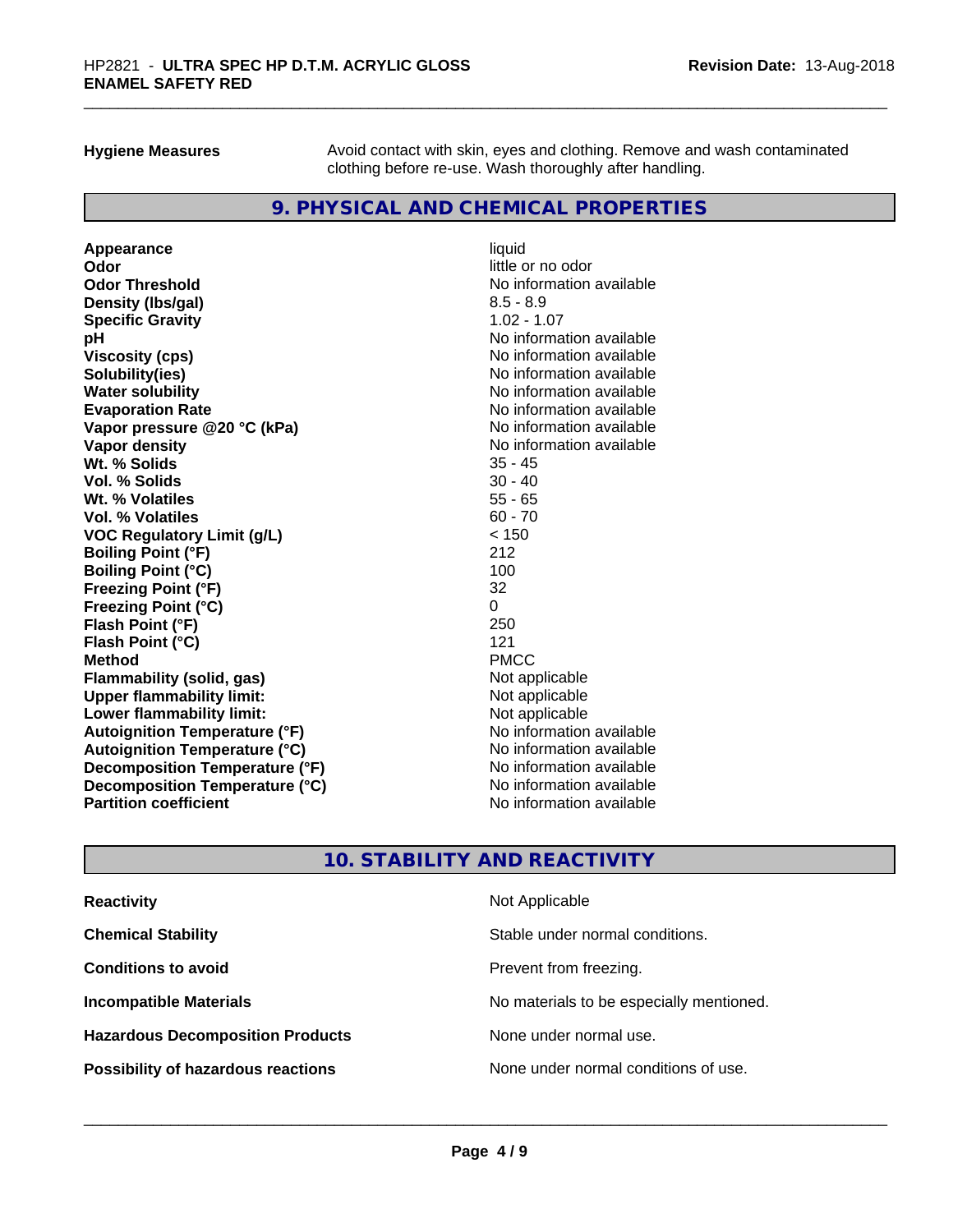# **11. TOXICOLOGICAL INFORMATION**

| <b>Product Information</b>                                                                                                                                                                                                                                                                                                                                                                                              |                                                                                                                                                                                                                                                                                                                                                                                                                                                                                                                                                                                                                                                                  |
|-------------------------------------------------------------------------------------------------------------------------------------------------------------------------------------------------------------------------------------------------------------------------------------------------------------------------------------------------------------------------------------------------------------------------|------------------------------------------------------------------------------------------------------------------------------------------------------------------------------------------------------------------------------------------------------------------------------------------------------------------------------------------------------------------------------------------------------------------------------------------------------------------------------------------------------------------------------------------------------------------------------------------------------------------------------------------------------------------|
| Information on likely routes of exposure                                                                                                                                                                                                                                                                                                                                                                                |                                                                                                                                                                                                                                                                                                                                                                                                                                                                                                                                                                                                                                                                  |
| <b>Principal Routes of Exposure</b>                                                                                                                                                                                                                                                                                                                                                                                     | Eye contact, skin contact and inhalation.                                                                                                                                                                                                                                                                                                                                                                                                                                                                                                                                                                                                                        |
| <b>Acute Toxicity</b>                                                                                                                                                                                                                                                                                                                                                                                                   |                                                                                                                                                                                                                                                                                                                                                                                                                                                                                                                                                                                                                                                                  |
| <b>Product Information</b>                                                                                                                                                                                                                                                                                                                                                                                              | No information available                                                                                                                                                                                                                                                                                                                                                                                                                                                                                                                                                                                                                                         |
|                                                                                                                                                                                                                                                                                                                                                                                                                         | Symptoms related to the physical, chemical and toxicological characteristics                                                                                                                                                                                                                                                                                                                                                                                                                                                                                                                                                                                     |
| <b>Symptoms</b>                                                                                                                                                                                                                                                                                                                                                                                                         | No information available                                                                                                                                                                                                                                                                                                                                                                                                                                                                                                                                                                                                                                         |
|                                                                                                                                                                                                                                                                                                                                                                                                                         | Delayed and immediate effects as well as chronic effects from short and long-term exposure                                                                                                                                                                                                                                                                                                                                                                                                                                                                                                                                                                       |
| Eye contact<br><b>Skin contact</b><br><b>Inhalation</b><br>Ingestion<br><b>Sensitization</b><br><b>Neurological Effects</b><br><b>Mutagenic Effects</b><br><b>Reproductive Effects</b><br><b>Developmental Effects</b><br><b>Target organ effects</b><br><b>STOT - single exposure</b><br><b>STOT - repeated exposure</b><br>Other adverse effects<br><b>Aspiration Hazard</b><br><b>Numerical measures of toxicity</b> | May cause slight irritation.<br>Substance may cause slight skin irritation. Prolonged or repeated contact may dry<br>skin and cause irritation.<br>May cause irritation of respiratory tract.<br>Ingestion may cause gastrointestinal irritation, nausea, vomiting and diarrhea.<br>No information available<br>No information available.<br>No information available.<br>No information available.<br>No information available.<br>No information available.<br>No information available.<br>No information available.<br>No information available.<br>No information available<br>The following values are calculated based on chapter 3.1 of the GHS document |
| <b>ATEmix (oral)</b><br><b>ATEmix (dermal)</b>                                                                                                                                                                                                                                                                                                                                                                          | 59871 mg/kg<br>185181                                                                                                                                                                                                                                                                                                                                                                                                                                                                                                                                                                                                                                            |
| <b>Component Information</b>                                                                                                                                                                                                                                                                                                                                                                                            |                                                                                                                                                                                                                                                                                                                                                                                                                                                                                                                                                                                                                                                                  |
| 2,2,4-trimethyl-1,3-propanediol diisobutyrate<br>LD50 Oral: > 3,200 mg/kg (Rat) vendor data<br>LC50 Inhalation (Vapor): > 5.3 mg/L (Rat)<br>Titanium dioxide<br>LD50 Oral: > 10000 mg/kg (Rat)                                                                                                                                                                                                                          |                                                                                                                                                                                                                                                                                                                                                                                                                                                                                                                                                                                                                                                                  |
| Carcinogenicity                                                                                                                                                                                                                                                                                                                                                                                                         | The information below indicates whether each agency has listed any ingredient as a carcinogen:.                                                                                                                                                                                                                                                                                                                                                                                                                                                                                                                                                                  |

| Chemical<br>name | $\overline{a}$<br>$\mathbf{r}$<br>IAIW | <b>NTP</b> | - - -<br>ne:<br>эHА |
|------------------|----------------------------------------|------------|---------------------|
|                  |                                        |            |                     |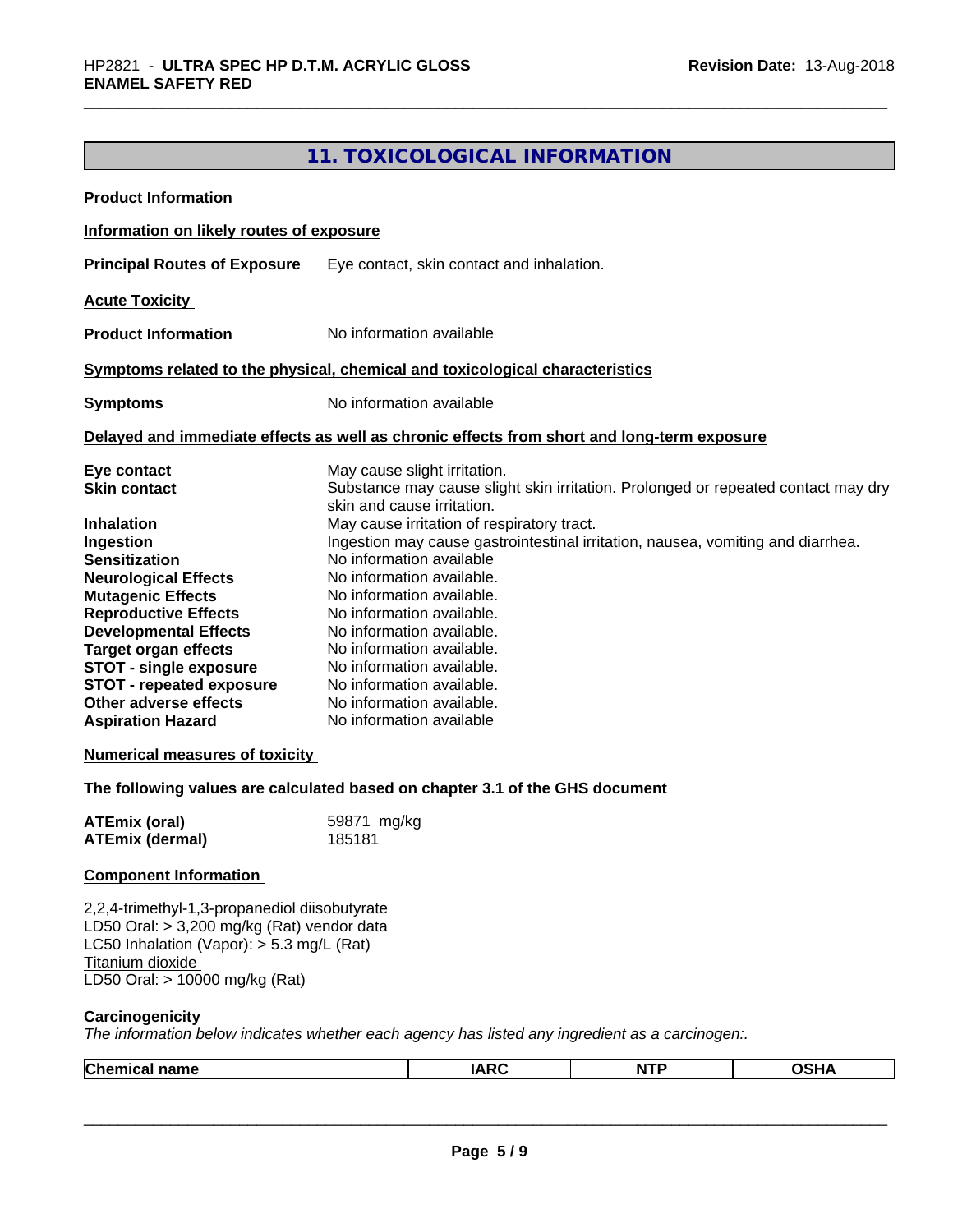#### \_\_\_\_\_\_\_\_\_\_\_\_\_\_\_\_\_\_\_\_\_\_\_\_\_\_\_\_\_\_\_\_\_\_\_\_\_\_\_\_\_\_\_\_\_\_\_\_\_\_\_\_\_\_\_\_\_\_\_\_\_\_\_\_\_\_\_\_\_\_\_\_\_\_\_\_\_\_\_\_\_\_\_\_\_\_\_\_\_\_\_\_\_ HP2821 - **ULTRA SPEC HP D.T.M. ACRYLIC GLOSS ENAMEL SAFETY RED**

|                              | <br>ם מ<br>.<br>sidie<br>⊣umar<br>-- | 10t<br>"SIEC<br>$    -$ |  |
|------------------------------|--------------------------------------|-------------------------|--|
| .<br><br>dioxide<br>Titaniur | nan<br><br>лн                        |                         |  |

• Although IARC has classified titanium dioxide as possibly carcinogenic to humans (2B), their summary concludes: "No significant exposure to titanium dioxide is thought to occur during the use of products in which titanium dioxide is bound to other materials, such as paint."

#### **Legend**

IARC - International Agency for Research on Cancer NTP - National Toxicity Program OSHA - Occupational Safety & Health Administration

**12. ECOLOGICAL INFORMATION**

### **Ecotoxicity Effects**

The environmental impact of this product has not been fully investigated.

### **Product Information**

#### **Acute Toxicity to Fish**

No information available

#### **Acute Toxicity to Aquatic Invertebrates**

No information available

#### **Acute Toxicity to Aquatic Plants**

No information available

#### **Persistence / Degradability**

No information available.

#### **Bioaccumulation**

No information available.

#### **Mobility in Environmental Media**

No information available.

#### **Ozone**

No information available

### **Component Information**

#### **Acute Toxicity to Fish**

Titanium dioxide  $LC50:$  > 1000 mg/L (Fathead Minnow - 96 hr.)

#### **Acute Toxicity to Aquatic Invertebrates**

No information available

#### **Acute Toxicity to Aquatic Plants**

No information available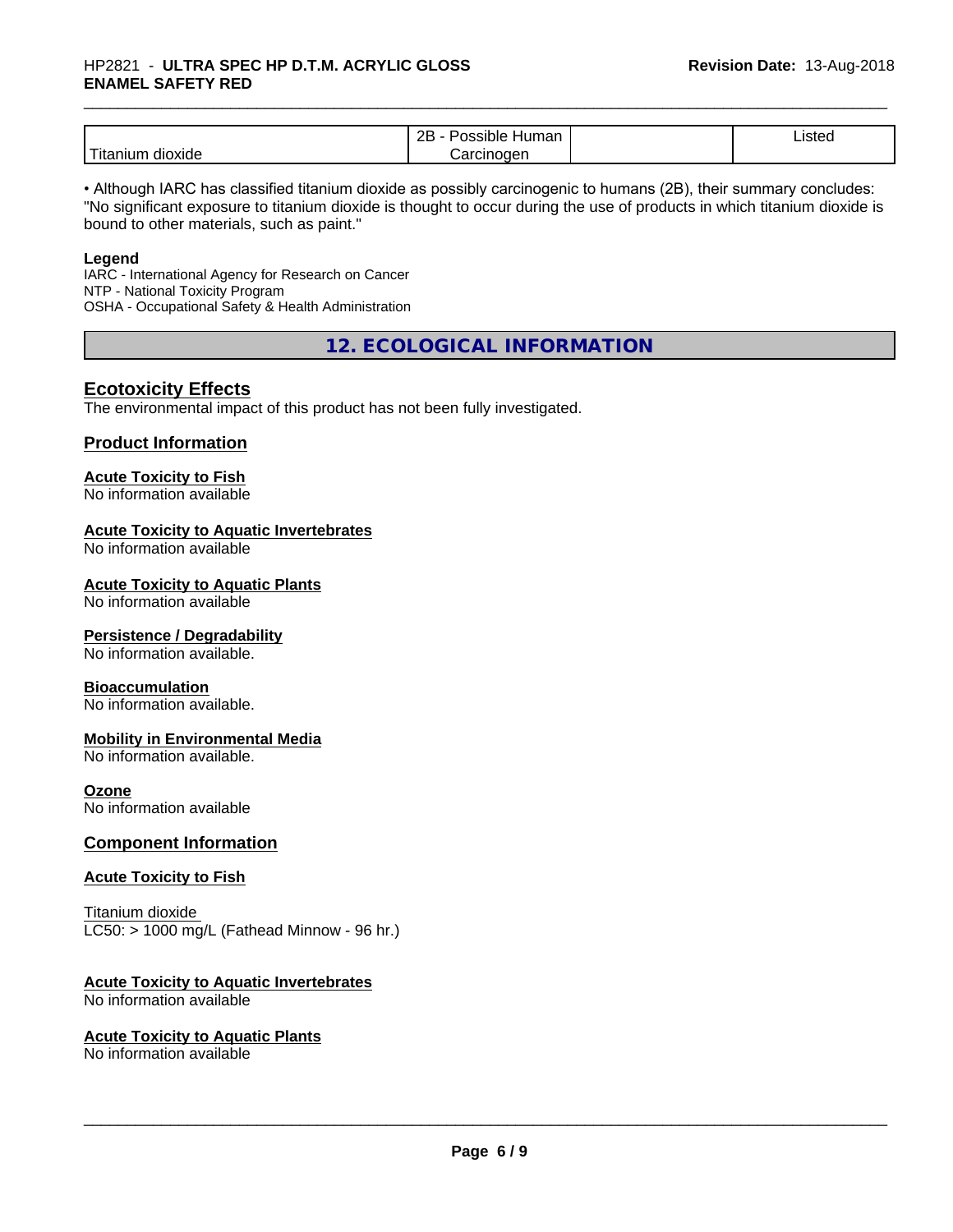|                                  | 13. DISPOSAL CONSIDERATIONS                                                                                                                                                                                               |  |
|----------------------------------|---------------------------------------------------------------------------------------------------------------------------------------------------------------------------------------------------------------------------|--|
| <b>Waste Disposal Method</b>     | Dispose of in accordance with federal, state, and local regulations. Local<br>requirements may vary, consult your sanitation department or state-designated<br>environmental protection agency for more disposal options. |  |
|                                  | 14. TRANSPORT INFORMATION                                                                                                                                                                                                 |  |
| <b>DOT</b>                       | Not regulated                                                                                                                                                                                                             |  |
| <b>ICAO/IATA</b>                 | Not regulated                                                                                                                                                                                                             |  |
| Not regulated<br><b>IMDG/IMO</b> |                                                                                                                                                                                                                           |  |
|                                  | <b>15. REGULATORY INFORMATION</b>                                                                                                                                                                                         |  |

### **International Inventories**

| <b>TSCA: United States</b> | Yes - All components are listed or exempt. |
|----------------------------|--------------------------------------------|
| <b>DSL: Canada</b>         | Yes - All components are listed or exempt. |

### **Federal Regulations**

#### **SARA 311/312 hazardous categorization**

| Acute health hazard               | Nο |
|-----------------------------------|----|
| Chronic Health Hazard             | Nο |
| Fire hazard                       | Nο |
| Sudden release of pressure hazard | N٥ |
| Reactive Hazard                   | N٥ |

#### **SARA 313**

Section 313 of Title III of the Superfund Amendments and Reauthorization Act of 1986 (SARA). This product contains a chemical or chemicals which are subject to the reporting requirements of the Act and Title 40 of the Code of Federal Regulations, Part 372:

*None*

**Clean Air Act,Section 112 Hazardous Air Pollutants (HAPs) (see 40 CFR 61)**

This product contains the following HAPs:

*None*

## **US State Regulations**

#### **California Proposition 65**

**A** WARNING: Cancer and Reproductive Harm– www.P65warnings.ca.gov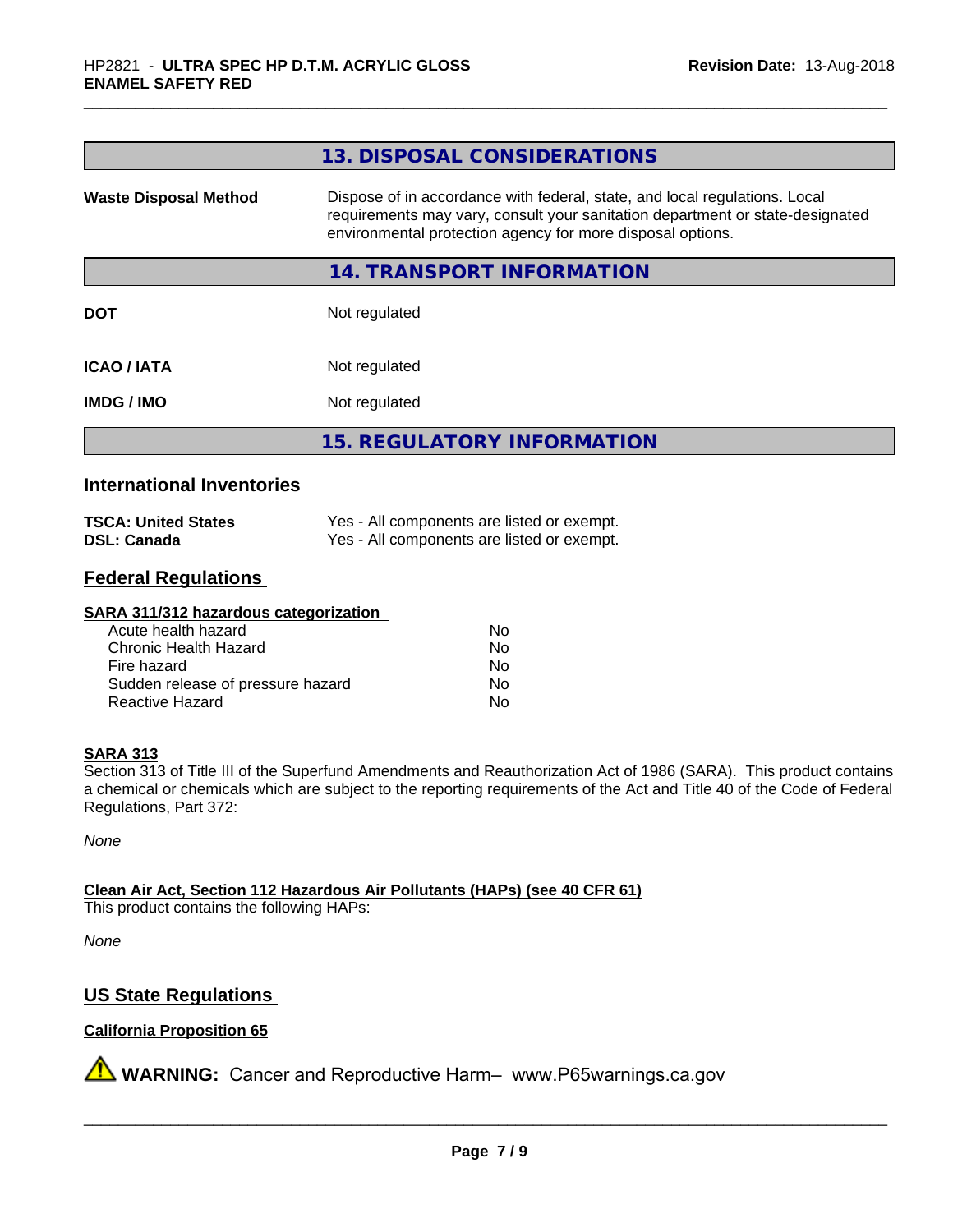#### **State Right-to-Know**

#### **Legend**

X - Listed

| <b>16. OTHER INFORMATION</b>                                                                                                                                                                                |           |                                                                            |                      |                                                                                                                                               |
|-------------------------------------------------------------------------------------------------------------------------------------------------------------------------------------------------------------|-----------|----------------------------------------------------------------------------|----------------------|-----------------------------------------------------------------------------------------------------------------------------------------------|
| HMIS -                                                                                                                                                                                                      | Health: 1 | <b>Flammability: 1</b>                                                     | <b>Reactivity: 0</b> | $PPE: -$                                                                                                                                      |
| <b>HMIS Legend</b><br>0 - Minimal Hazard<br>1 - Slight Hazard<br>2 - Moderate Hazard<br>3 - Serious Hazard<br>4 - Severe Hazard<br>* - Chronic Hazard<br>present under the actual normal conditions of use. |           | X - Consult your supervisor or S.O.P. for "Special" handling instructions. |                      | Note: The PPE rating has intentionally been left blank. Choose appropriate PPE that will protect employees from the hazards the material will |

*Caution: HMISÒ ratings are based on a 0-4 rating scale, with 0 representing minimal hazards or risks, and 4 representing significant hazards or risks. Although HMISÒ ratings are not required on MSDSs under 29 CFR 1910.1200, the preparer, has chosen to provide them. HMISÒ ratings are to be used only in conjunction with a fully implemented HMISÒ program by workers who have received appropriate HMISÒ training. HMISÒ is a registered trade and service mark of the NPCA. HMISÒ materials may be purchased exclusively from J. J. Keller (800) 327-6868.*

 **WARNING!** If you scrape, sand, or remove old paint, you may release lead dust. LEAD IS TOXIC. EXPOSURE TO LEAD DUST CAN CAUSE SERIOUS ILLNESS, SUCH AS BRAIN DAMAGE, ESPECIALLY IN CHILDREN. PREGNANT WOMEN SHOULD ALSO AVOID EXPOSURE.Wear a NIOSH approved respirator to control lead exposure. Clean up carefully with a HEPA vacuum and a wet mop. Before you start, find out how to protect yourself and your family by contacting the National Lead Information Hotline at 1-800-424-LEAD or log on to www.epa.gov/lead.

| <b>Prepared By</b>      | <b>Product Stewardship Department</b><br>Benjamin Moore & Co.<br>101 Paragon Drive<br>Montvale, NJ 07645<br>800-225-5554 |  |
|-------------------------|--------------------------------------------------------------------------------------------------------------------------|--|
| <b>Revision Date:</b>   | 13-Aug-2018                                                                                                              |  |
| <b>Revision Summary</b> | Not available                                                                                                            |  |

Disclaimer

The information contained herein is presented in good faith and believed to be accurate as of the effective date shown above. This information is furnished without warranty of any kind. Employers should use this information only as a **supplement to other information gathered by them and must make independent determination of suitability and** completeness of information from all sources to assure proper use of these materials and the safety and health of employees. Any use of this data and information must be determined by the user to be in accordance with applicable **federal, provincial, and local laws and regulations.**